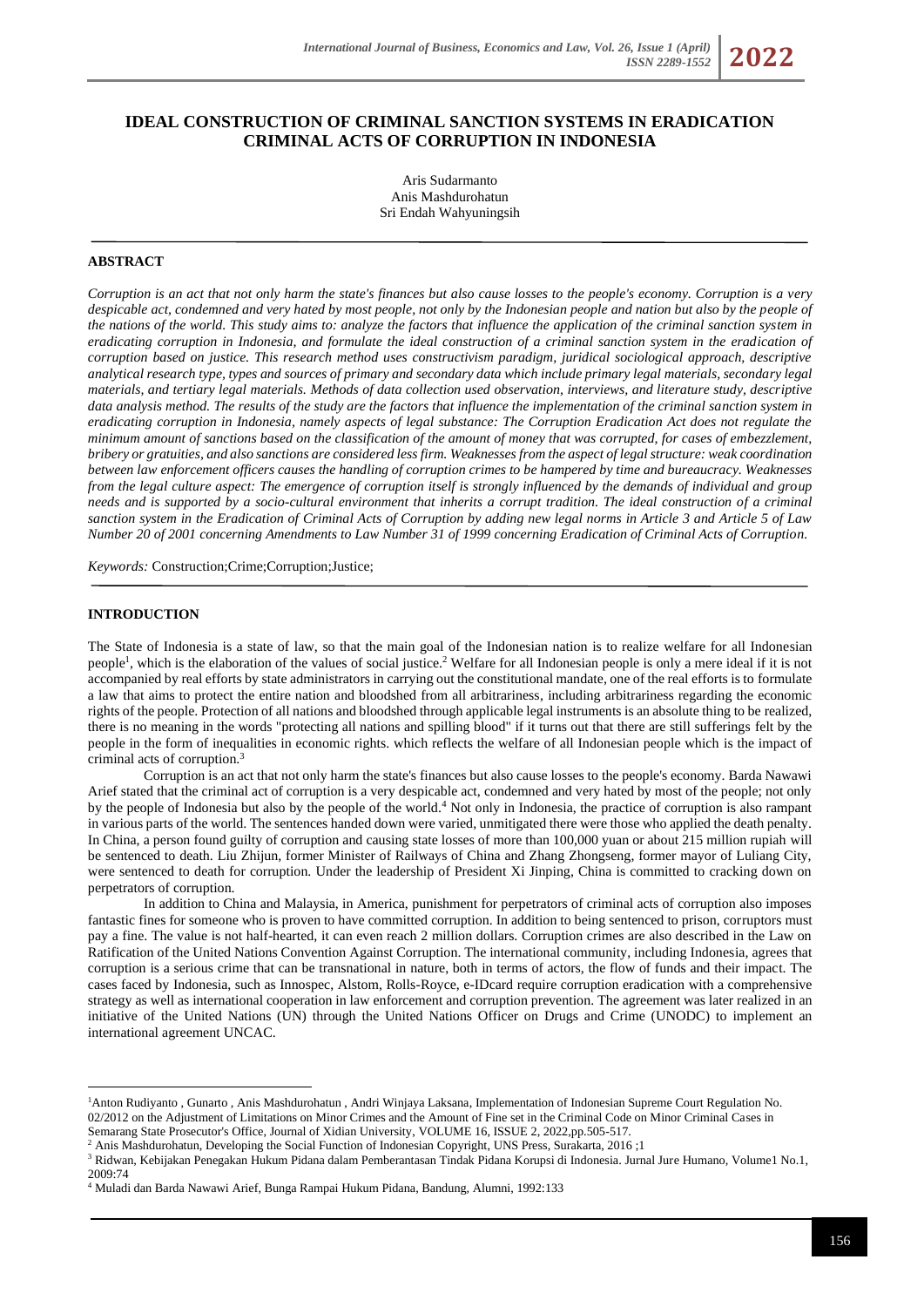

### **RESEARCH METHOD**

This research method uses constructivism paradigm, judicial sociological approach,<sup>5</sup> descriptive analytical research type, types and sources of primary and secondary data which include primary legal materials, secondary legal materials, and tertiary legal materials. <sup>6</sup>Methods of data collection using observation, interviews, and literature study, descriptive data analysis method.<sup>7</sup>

## **RESEARCH RESULTS AND DISCUSSION**

### **1. Factors that influence the implementation of the criminal sanction system in eradicating corruption at this present time**

Various products of criminal legislation in Indonesia that regulates corruption is the Law on the Eradication of Criminal Acts of Corruption (UU PTPK). The PTPK Law in Indonesia itself has several weaknesses, including: a) The PTPK Law does not regulate the minimum amount of sanctions based on the classification of the amount of money that is corrupted, whether for cases of embezzlement, bribery or gratification. So this causes the threat of minimum sanctions for two cases of corruption that cause state losses with different figures to be the same according to the type of corruption committed. This can lead to the similarity of punishments for two cases of corruption with significantly different loss figures if decided by two judges and different courts. b) The PTPK Law does not regulate the accumulation of the amount of money corrupted by perpetrators of corruption. Corruption crimes committed by perpetrators will be threatened with criminal sanctions in accordance with the qualifications of corruption crimes that have been carried out without any major classification of sanctions. In fact, if it is regulated on the classification of the threat of corruption sanctions based on the number of people who have been corrupted, it will create a more deterrent effect for perpetrators of corruption crimes and serve as warning signs for those who wish to commit a criminal act of corruption. e) The PTPK Law does not have regulations regarding relatives of state officials who take advantage of the position of a state official for personal gain. In fact, many cases like this occur in Indonesian society given the rampant nepotism and the difficulty of the bureaucracy in Indonesia. f) The threat of criminal sanctions for private companies is not regulated in the PTPK Law. Although it has been explicitly regulated in Article 374 of the Criminal Code, as the main regulation that regulates the threat of criminal sanctions for criminal acts of corruption, especially embezzlement, bribery and gratification, it needs to be updated to regulate the threat of criminal sanctions against private companies. g) The threat of capital punishment in the PTPK Law has indeed been regulated in Article 2 paragraph (2), but the regulation is considered to be less detailed and firm. In fact, until now there has not been a defendant in a corruption crime who has received a death sentence. The maximum sentence ever imposed by a panel of judges at the Corruption Court was up to life imprisonment and 20 years in prison. The crime of corruption is a violation of the economic rights of the community, so that the crime of corruption can no longer be classified as an ordinary crime but has become an extraordinary crime, so that efforts to eradicate it can no longer be carried out normally, but requires extraordinary methods (extra-ordinary enforcement).<sup>8</sup> One extraordinary way is to emphasize the threat of capital punishment and apply it to defendants.

The elements of the offense in Articles 2 and 3 of the Law on the Eradication of Criminal Acts of Corruption are cumulative, meaning that in order to be sentenced for corruption, all elements of the offense must be fulfilled and can be proven by the public prosecutor. If one of the elements of the offense is not fulfilled, then a person cannot be said to have committed a criminal act. Sudarto said that it is not enough to punish a person if that person has committed actions against the law. To be able to carry out a sentence, there still needs to be a condition that the person who committed the act has a guilt (subjective guilt). In other words, the person must be accountable for his actions, he can only be held accountable to that person. In this case, the principle of "no crime without fault" (geen straf zonder schuld) is applied.<sup>9</sup> The principle of legality is often described in the adage "it says there is no action, which can be punished without the regulations that precede it".

The principle of legality in general provides limitations on state power, so that the state cannot arbitrarily determine that an act of a citizen is a criminal act so that it can be punished. In its development, the principle of legality is defined in four basic principles, namely lexscripta, lex certa, lex stricta and lex praevia. Lex scripta means that the criminal law must be written. Lex certa means that the formulation of the criminal offense must be clear. Lex stricta means that the criminal law must be interpreted firmly without any analogy and lex praevia which means that criminal law cannot be applied retroactively. Article 2 paragraph (1) and Article 3 of Law Number 31 Year 1999 as amended by Law Number 20 Year scripta, lex certa, lex stricta and lex praevia. Lex scripta means that the criminal law must be written. Lex certa means that the formulation of the criminal offense must be clear. Lex stricta means that the criminal law must be interpreted firmly without any analogy and lex praevia which means that criminal law cannot be applied retroactively.

Article 2 paragraph (1) and Article 3 of Law Number 31 of 1999 as amended by Law Number 20 of 2001 concerning the Eradication of Criminal Acts of Corruption (UU Tipikor) do not meet the lex certa principle (must be formulated clearly and not

<sup>&</sup>lt;sup>5</sup> Jonny Kusuma Hioe, A Mashdurohatun, Gunarto, Reconstruction of Pretrial Institution Function in Supervising Investigator Authorization [Based on Justice Value with Moderating Role of Supply Chain Management,](https://scholar.google.com/scholar?oi=bibs&cluster=13176382990277660663&btnI=1&hl=en) International Journal of Supply Chain Management, 2020. Volume 9, Issue 3,pp.613-619.

<sup>6</sup> Moh. Abd Basith Anis Masdurohatun, Effectiveness Of Act Number 23 Of 2004 Regarding Elimination Of Violence In Household Against Psychological Violence In Semarang, Jurnal Daulat Hukum, Volume 2 Issue 3, September 2019. pp.417-420.

<sup>7</sup> Megacaesa Fuditia1, Ni Made Srinitri, and Anis Mashdurohatun, Legal Protection Of Notary Recipients Of The Protocol For Deeds Which Allegedly Is Related To Legal Problems In

Semarang City.Jurnal Akta, Volume 7 Issue 2, June 2020. pp.177-182.

<sup>8</sup> Ermansyah Djaja. 2013. Memberantas Korupsi bersama KPK. Jakarta : Sinar Grafik. Pg 28

<sup>9</sup> Muladi & Dwidja Priyanto, 2012, Corporate Criminal Liability, Revised Edition, Third Printing, Bandung College of Law, Jakarta, page 71.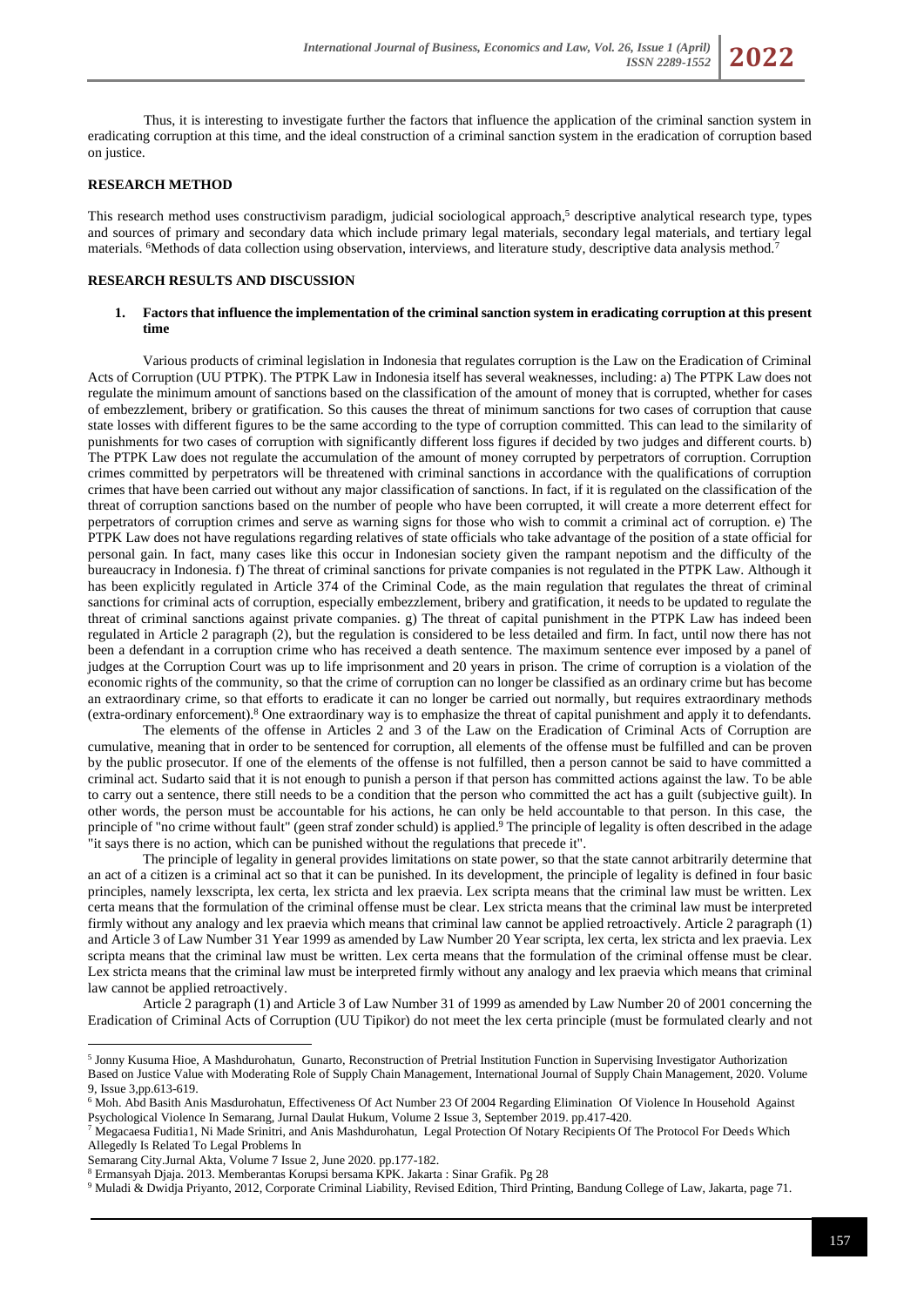have multiple interpretations). The article has multiple interpretations so it does not reflect the existence of legal certainty. That is related to the element "can harm state finances" which does not have uniformity, meaning that there is no synchronization and harmonization between other applicable laws.

The formulations of Article 2 and Article 3 of the Anti-Corruption Law have the same objectives, namely to recover state financial losses and provide a deterrent effect, besides that the enrichment element in Article 2 and the beneficial element in Article 3 of the Anti-Corruption Law have the same (identical)<sup>10</sup> meaning, namely the purpose of increasing one's own wealth. , another person or a corporation. The difference is in the legal subject and elements of unlawful acts in Article 2 and abuse of authority in Article 3 of the Anti-Corruption Law.

However, in practice it is often confused, where the judge justifies the demands of the Public Prosecutor against people who are not state administrators who are charged with violating Article 3, and conversely an organizer is charged with violating Article 2, as in the corruption case Andi Malaranggeng who is a state administrator was charged with Article 2 ( Primary) and Article 3 (Subsidiary) which should be Article 3 as the primary indictment. The difference in legal subjects and the objectives of the two articles was not considered or considered by the panel of judges.<sup>11</sup>

Article 2 and Article 3 of the Anti-Corruption Law will be more efficient if they are formulated in only one article, besides that it can prevent law enforcement from misunderstanding the essence of the two articles. Weaknesses in the provisions of Article 2 and Article 3 of the Anti-Corruption Law are proven by law enforcers, including the Supreme Court (MA) who still misunderstand Article 2 and Article 3 of Law Number 31 of 1999 concerning the Eradication of Corruption Crimes (UU Tipikor). In this case, the panel of judges emphasizes the element of loss to the state rather than the element of enriching oneself. Supposedly, the method of proof is reversed, namely proving the element of enriching oneself first, then proving the element of loss to the state. This misunderstanding certainly results in legal uncertainty. Legal certainty is one of the objectives of the implementation of the law, in this case the provisions of Articles 2 and 3 of the Anti-Corruption Law, have several weaknesses in terms of the formulation of the elements of the reason. Hence, it still creates legal loopholes and arbitrariness in interpreting the provisions of the article, because a certainty regarding the provisions of the Article, as explained above. As is well known, this provision is a material offense that requires the consequences, so that it can be classified as meeting the elements of the article. However, in practice, the provisions of the article are often interpreted differently, so that it does not achieve legal certainty.

In substance, the law on eradicating corruption is as follows: a. The Law on the Eradication of Criminal Acts of Corruption does not regulate the minimum amount of sanctions based on the classification of the amount of money that was corrupted, whether for cases of embezzlement, bribery or gratification. b. The Law on the Eradication of Criminal Acts of Corruption does not regulate the accumulation of the amount of money that is corrupted by perpetrators of criminal acts of corruption. c. The threat of fines regulated in the Law on the Eradication of Criminal Acts of Corruption is quite low when compared to the state losses incurred. d. There are several rules that are considered to have multiple interpretations and have the potential to cause disparities in sentences by judges. e. The Law on the Eradication of Criminal Acts of Corruption does not have any rules regarding relatives of state officials who take advantage of the position of a state official for personal gain. f. The threat of criminal sanctions for private companies is not regulated in the Corruption Eradication Act. g. The threat of capital punishment in the Corruption Eradication Act is considered to be less detailed and firm.

Substantially, the sanctions for criminal acts of corruption are still not fair, because they have not provided a deterrent effect, in fact there have been several corruption cases that have been carried out repeatedly. Therefore, a fair criminal sanction is needed.

The factor from the aspect of the legal structure is that the weak coordination between law enforcement officers causes the handling of corruption crimes to be hampered by time and bureaucracy. Thus, there must be improvements both from the elements of investigators, prosecution, to court decisions. Likewise, the Corruption Eradication Commission institution must be strengthened.

Legal culture, concerns legal culture, is a human attitude requires regulations to provide community boundaries in acting, in this case eradicating corruption. Law as a tool to change society or social engineering is nothing but ideas that the law wants to realize. In order to guarantee the achievement of the legal function as community engineering towards a better direction, it is not only necessary to have the availability of law in the sense of rules or regulations, but also to guarantee the realization of these legal rules into legal practice, or in other words, guarantees of law enforcement. law enforcement) is good.

The operation of the law is not only a function of the legislation alone, but the activities of the implementing bureaucracy. If the concept of legal culture is used to look at the handling of corruption, it will appear that the meaning of corruption itself. It further will be largely determined by the values behind corruption. From the various definitions of corruption that have been stated above, it appears that corruption is an act that is contrary to the values and norms of honesty, social, religion and law.

However, the emergence of corruption itself is strongly influenced by the demands of individual and group needs and is supported by the socio-cultural environment that inherits the corrupt tradition. In addition, the legal culture of the ruling elite does not respect the rule of law, but is more concerned with the social, economic and political status of the corrupt. The internal legal culture of law enforcement itself also does not support the eradication of corruption, which is indicated by the practice of corruption in the judicial process (judicial corruption).

#### **2. The ideal construction of a criminal sanction system in the eradication of corruption based on justice.**

In the end, corruption closes the possibility for the weakest members of society to enjoy development and a higher quality of life.<sup>12</sup> The development of the problem of corruption in Indonesia is now so severe and has become a very extraordinary problem because it has spread to all levels of society to members of the legislature and the judiciary. This has the effect of bringing huge

<sup>&</sup>lt;sup>10</sup> Nur Basuki Minarno, 2009, Abuse of Authority and Criminal Acts of Corruption in Regional Financial Management, Second Printing, Yogyakarta, p. 32

<sup>11</sup> Romli Atmasasmita & Kodrat Wibowo, 2016, Microeconomic Analysis of Indonesian Criminal Law, First Issue, Prenadamedia Group, Jakarta, page 207.

 $12$  Jeremy Pope, Strategy to Eradicate Corruption, Indonesian Torch Foundation, Jakarta. 2007. p. 61.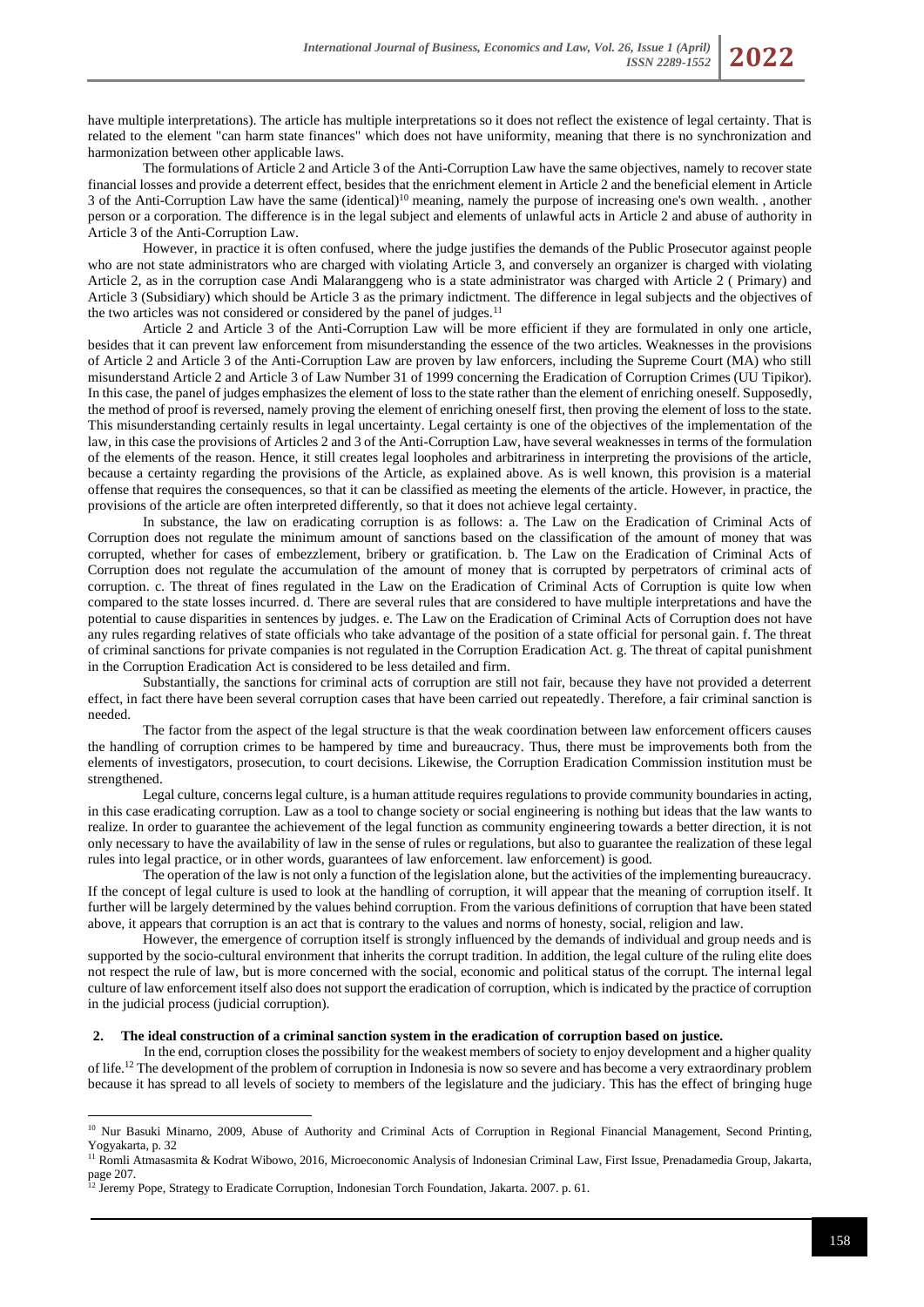losses to state finances. The increase in uncontrolled corruption will bring disaster not only to the life of the national economy but also to the life of the nation and state in general. The widespread and systematic crime of corruption is also a violation of the economic rights of the community, and because of this, corruption can no longer be classified as an ordinary crime but has become an extraordinary crime. Likewise, eradication efforts cannot be carried out normally, but are required in extraordinary ways.<sup>13</sup> Courage and excellence in terms of science and technology are used as capital to smooth out actions and desires in taking state money. Corruption is increasingly widespread, more systematic and more sophisticated. Corruption in this country is like a vicious circle that is difficult to eradicate. One corruptor with another.

Handling corruption cases loses its deterrent effect. First, rich corruptors will easily return the money from corruption and continue their business activities as if they have no legal problems. What about a poor corruptor, who commits corruption only to make ends meet? Second, the calculation of losses to vulnerable countries still creates differences. In handling corruption cases, the process of calculating the amount of state losses currently still creates different interpretations by the Prosecutor's Office, the Financial Audit Agency (BPK), the Financial and Development Supervisory Agency (BPKP), and the courts. Third, the handover of assets belonging to corruptors is prone to manipulation. So far, the policy for payment of state losses is still unclear whether it has to be cash or assets or both. Problems will arise if the return of state losses is carried out in the form of assets. It is not impossible that the assets given by the suspect are fraudulent assets or assets whose value has been increased (markup).<sup>14</sup> Heavy sanctions, in principle, will only be imposed if other lighter law enforcement mechanisms have been ineffective or have been deemed unsuitable. Criminal law sanctions must be commensurate and proportional to those actually committed by the perpetrators of the crime.<sup>15</sup> The form of "impoverishment" sanctions is included as a restorative justice effort where the perpetrator of a crime must return to its original condition before he committed a crime of corruption. The enforcement of justice in question is not only imposing appropriate sanctions for the perpetrators but also paying attention from the perspective of justice for the victims who are harmed, namely returning the stolen state assets. However, penal mediation is very necessary, namely the settlement of criminal acts of corruption outside the court in a system of criminal sanctions against corruption. Reconstruction of criminal sanctions in the law is absolutely necessary, as in the Law of the Republic of Indonesia Number 31 of 1999 concerning the Eradication of Criminal Acts of Corruption in conjunction with the Law of the Republic of Indonesia Number 20 of 2001 concerning amendments to the Law of the Republic of Indonesia No. 31 of 1999. So that there is a balance in the special criminal sanctions contained in the Act, in particular the balance and values of justice in the confiscation of the perpetrator's assets against the crime of corruption committed. In Islamic law there is the term qisas, qisas is a punishment equal to the crime committed by the perpetrator of a crime, also to cut or cut certain crimes so that they are not repeated, and because in the rules there is a cut in the life (death penalty) of the perpetrator. Corruption is a disease of society which is the same as other types of crime, such as theft, which has existed since humans have lived in society on this earth. The problem is the increase in corruption along with the progress of prosperity and technology. In fact, there are symptoms in experience which show that the more advanced the development of a nation, the greater the need and encourage people to commit corruption.<sup>16</sup>

Corruption crimes that increase uncontrollably will bring disaster not only to the life of the national economy but also to the life of the nation and state in general. <sup>17</sup>The widespread and systematic crime of corruption is also a violation of the economic rights of the community, and because of that, corruption can no longer be classified as an ordinary crime but has become an extraordinary crime. Likewise, eradication efforts cannot be carried out normally, but are required in extraordinary ways.<sup>18</sup> Courage and excellence in terms of science and technology are used as capital to smooth out actions and desires in taking state money. Corruption is increasingly widespread, more systematic and more sophisticated. Corruption in this country is like a vicious circle that is difficult to eradicate. The corruptors with one another help each other, work together and protect each other. Corruption is like a "snowball" phenomenon, if a corruption crime committed by one or a group of people is exposed, the other groups will also be exposed. Therefore, corruption is an extraordinary crime so that its eradication also requires extra efforts.

Justice is generally defined as a fair act or treatment. While fair is impartial, impartial and side with the right. Justice according to philosophical studies is when two principles are fulfilled, namely: firstly, it does not harm a person and secondly, the treatment of every human being is what is their right. If these two can be met then it is said to be fair. In justice there must be a comparable certainty, which if combined the combined results will be justice.

The ideal construction of a criminal sanction system in the eradication of corruption based on justice is to amend and add paragraphs of Article 3 of Law Number 20 of 2001 concerning Amendments to Law Number 31 of 1999 concerning Eradication of Corruption Crimes so that it reads: Paragraph 1 Everyone who with the aim of benefiting himself or another person or a corporation, abuses the authority, opportunities or facilities available to him because of his position or position which can harm the state finances or the state economy, shall be sentenced to life imprisonment or a minimum imprisonment of 5 (five) years and a maximum of 20 (twenty) years and or a fine of at least Rp. 250,000,000.00 (two hundred and fifty million rupiah) and a maximum of Rp. 2,000,000,000.00 (two billion rupiah). in paragraph (1) is carried out during certain conditions such as a monetary crisis, pandemic and or financial famine a plus additional penalties in the form of returning state finances from the amount of corruption committed and the confiscation of certain goods. 206 Reconstruction by adding one paragraph to Article 5 of Law Number 20 of 2001 concerning Amendments to Law Number 31 of 1999 concerning the Eradication of Criminal Acts of Corruption so that it reads: Article 5 Paragraph 1: Sentenced to a minimum imprisonment of 1 (one) year and a maximum of 5 (five) years and or a minimum fine of Rp. 50,000,000.00 (fifty million rupiah) and a maximum of Rp. 250,000,000.00 (two hundred and fifty million rupiah) for each person who: a. Giving or promising something to a civil servant or state administrator with the intention

<sup>13</sup> Ermansyah Djaja, Memberantas Korupsi Bersama KPK, Sinar Grafika, Jakarta. 2013. pp. 255.

<sup>&</sup>lt;sup>14</sup> Indonesia Corruption Watch, accessed 3 April 2014

<sup>15</sup> Jan Remmelink, Hukum Pidana, Jakarta: Gramedia Pustaka Utama, 2003, pp.15.

<sup>16</sup> Andi Hamzah, Perbandingan Pemberantasan Korupsi di Berbagai Negara, Sinar Grafika, Jakarta. 2005. Pg.1 (book 1) 188 Jawade Hafidz Arsyad, Korupsi Dalam Perspektif Hukum Administrasi Negara, Sinar Grafika. Jakarta. 2013. pg.3. 189 Jeremy Pope, Strategi Memberantas Korupsi, Yayasan Obor Indonesia, Jakarta. 2007. Pg. 61.

<sup>&</sup>lt;sup>17</sup> Haris Budiman, Eman Suparman, Anis Mashdurohatun[, Corruption Potencies In Land Use Policy \(A Case Study In Kuningan Regency\),](http://lppm-unissula.com/jurnal.unissula.ac.id/index.php/the2ndproceeding/article/view/1080) The 2nd Proceeding "Indonesia Clean of Corruption in 2020, 2017.

<sup>&</sup>lt;sup>18</sup> Ermansyah Djaja, Memberantas Korupsi Bersama KPK, Sinar Grafika, Jakarta. 2013. Pg. 255.